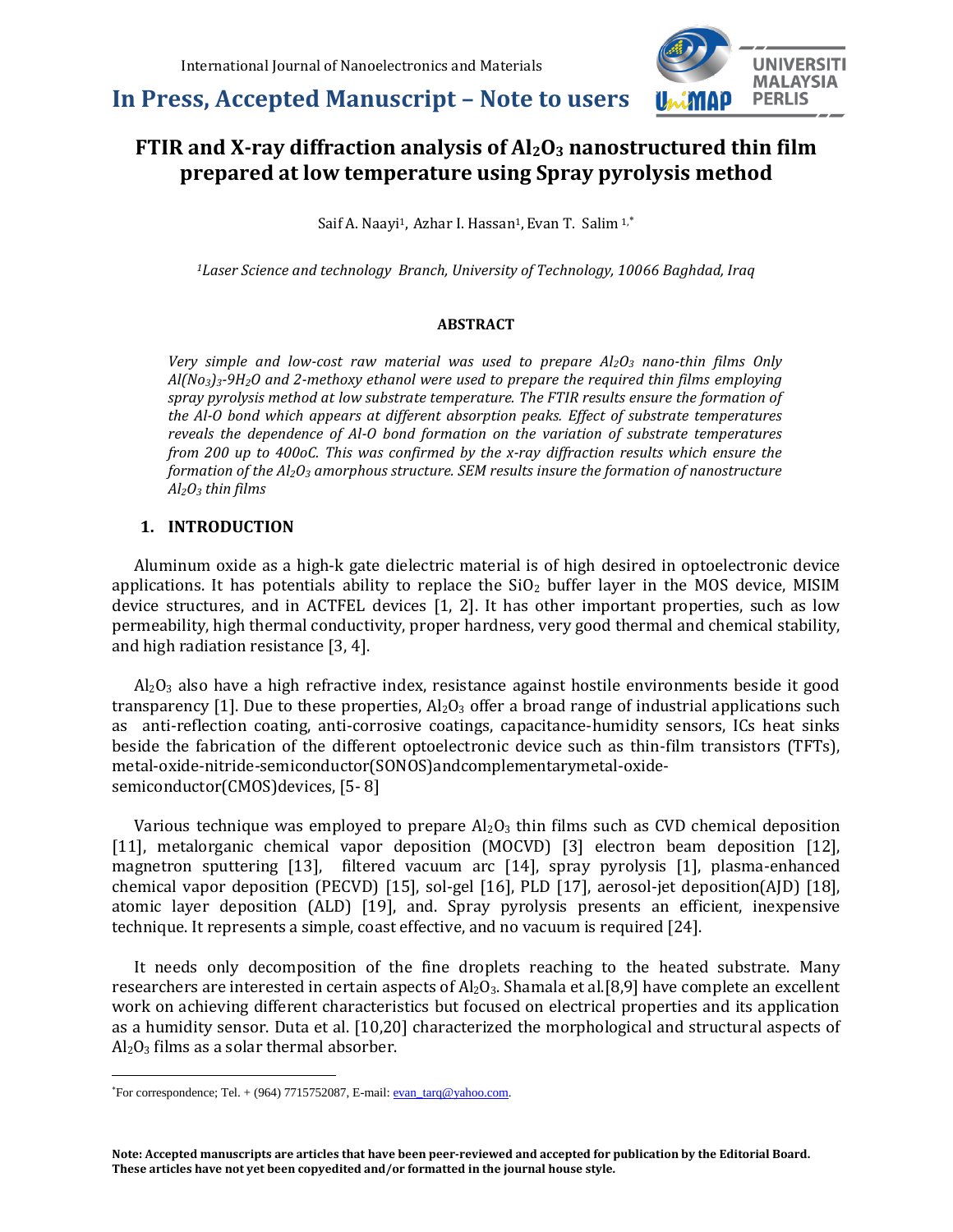

There are numerous works prepared alumina thin films using aluminium (III) acetylacetonate dissolved in different solvents [1,9,21,22], but in this work,  $Al_2O_3$  thin films were prepared using very simple raw materials included Aluminum nitride and 2-methoxy ethanol only at different substrate temperature. Were to the best of our knowledge this raw material was not extensively studied yet employing spray pyrolysis method. Structural properties of the films were examined using X-ray diffraction and FTIR analysis.

#### **2. EXPERIMENTAL**

 $Al_2O_3$  thin films were deposited on a quartz substrate using a laboratory spraying system. A precursor solution of 0.1M contains aluminum nitrite  $\text{(Al}_2 \text{ (NO}_3)\text{)}_2$ . 6H<sub>2</sub>O) salt which dissolved with (10:40) 2-methoxy ethanol and deionized water. Quartz substrates were cleaned carefully using ultrasonic wave and ethanol to remove any contamination. The solution sprayed on the substrate at different substrate temperature (200, 250, 300, 350, and 400)  $\degree$ C. Optimized parameters of deposition are as follows: the solution flow rate was 5 ml/min, carrier gas was compressed air and nozzle to substrate distance was 30 cm.

After the spraying process, the substrates were kept on the heater until cooled and reach room temperature to avoid any thermal stresses. The films structure were investigated using an X-ray diffractometer (XRD 6000, Shimadzu, Japan) with CuKα line radiation ( $λ=1.5406$  Å) and Infrared spectrum of samples was recorded using a Fourier transformed infrared (FTIR) spectrophotometer.

#### **3. RESULTS AND DISCUSSION**

Effect of substrate temperatures (at low-temperature scale  $200-400$ °C) on the structural properties is presented. XRD of the prepared aluminium oxide nanostructured thin films deposited at same molarities and different substrate temperatures are presented in Fig. 1. The obtained results ensure the formation of the amorphous  $Al_2O_3$  thin film. Apparently, the existed broad diffraction peak in at the low temperature of 200 $\degree$ C tend gradually to be narrower with higher intensity up to  $250^{\circ}$ C, beyond which the FWHM of the prepared sample start to increase and browed more reaching to 350°C. At 400°C the results reveal an enhancement in the structure of the obtained results since the direction peak shows an increase in the intensity and reduction in the FWHM which is related to the chemical pyrolysis of the raw material at high temperature.

In spite of that, the  $400\degree$ C as a substrate temperature was not chosen as optimum temperature due to the very poor film adhesion to the substrate.

The obtained results agreed with other results ensure that alumina reveals an amorphous structure using any deposition methods at low deposition temperatures [1, 9, and 23].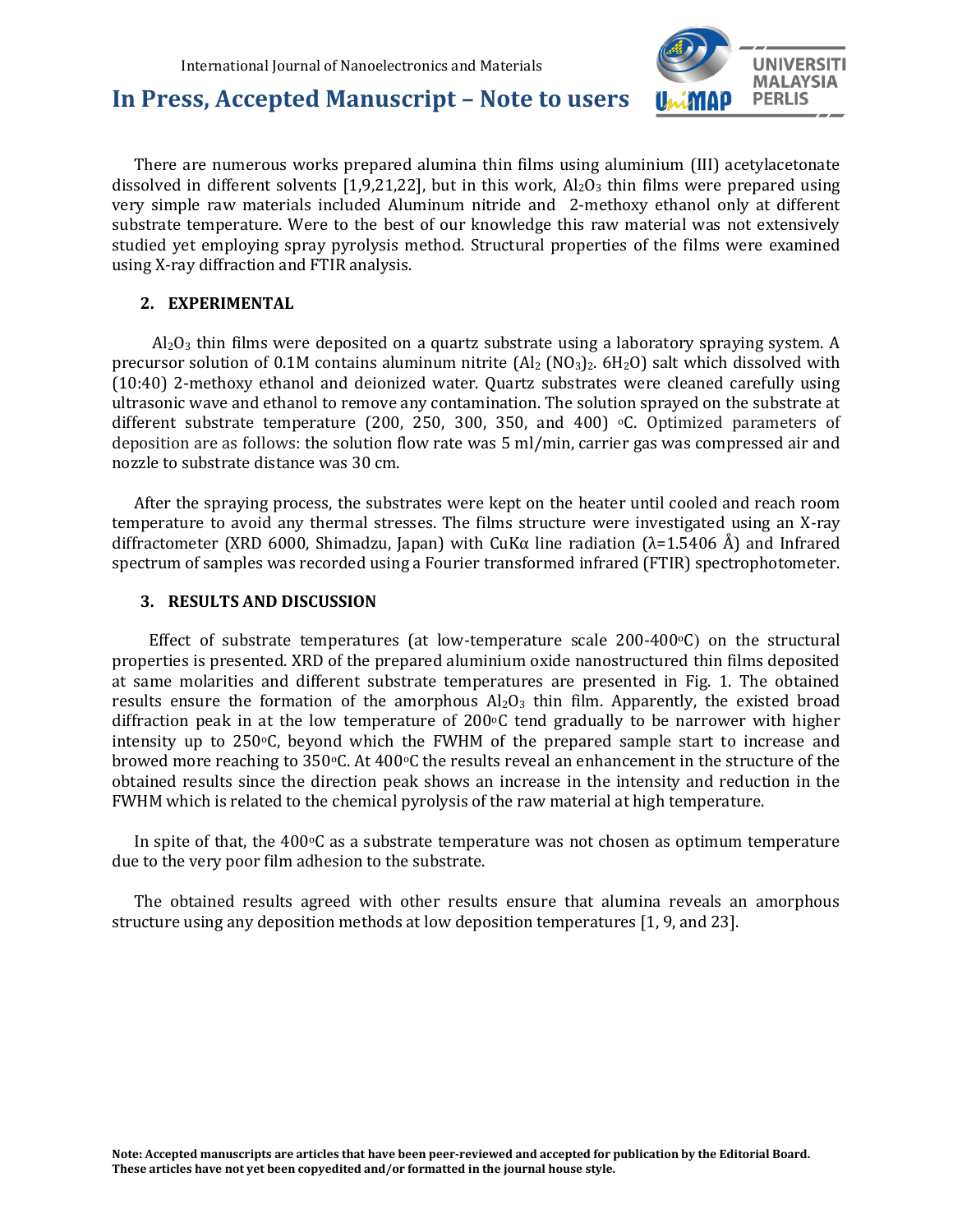



**Figure 1**. XRD results of prepared sample at different substrate temperatures

FTIR spectroscopy can be successfully applied to study the formation of the prepared oxides with nano crystalline sized. It is possible to characterize the surface state of nanosized objects deposition by spray pyrolysis, by IR spectroscopy with Fourier transformation in the range of 4000 - 400 cm-1. FTIR spectroscopy complements the information obtained from x-ray diffraction analysis. It represents the incorporation of all data that use to comprehend, analyze, and burnish more efficiently the structure of films [32-34]. The obtained absorption peak frequencies indicate the functional group's type that is present in the substance.

Fig. 2 represents the typical FTIR transmission spectra of the  $Al_2O_3$  thin films prepared at different substrate temperature; all samples were measured at room temperature. The results show the absorption peaks with different bands in the range between 400–4000 cm-1. This spectral region involves a lot of important stretch modes include carbon, hydrogen, oxygen and  $Al_2O_3$  bands which are obviously illustrated. The spectra below 1000  $cm<sup>-1</sup>$  reveal general features of alumina, but in a closer look the absorption peaks about 600 cm-1 assigned to amorphous aluminum oxide in all samples, at 200 °C in Fig (2-a) the absorption peaks at (430.1, 472.53, 607.54, 649.97, 688.54, 860.19) cm-1 wave number are related to the stretching vibrations mode of the Al-O band in alumina [1, 28, 29, 32]. At the same time, it could be noticed the increase in the intensity of the absorption peak by increasing the substrate temperature up to  $250^{\circ}$ C as shown in Fig(2-b), where a clear enhancement and distinction Absorption peak appeared at (430.1, 484.1, 617.18, 638, 650.23, 698.18, 781.12) cm-1 that confirm the formation of Al-O bonds. All absorption peaks presence in Fig( 2 –c,d) appeared at (487.96, 563.18, 613.32, 705.9, 790,79, 833.19, 460.96, 495.67, 541.96, 609.46, 700.11, 780) cm-1 are related to the stretching vibrations mode of Al-O bonds at 300 °C and 350°C respectively.

This figure indicates that when increasing temperature, the absorption peaks appear with smaller intensity due to the decrease in the thin film deposition probability and reduction in the chemical interaction ability which is responsible on the material formation. Figure (2-e)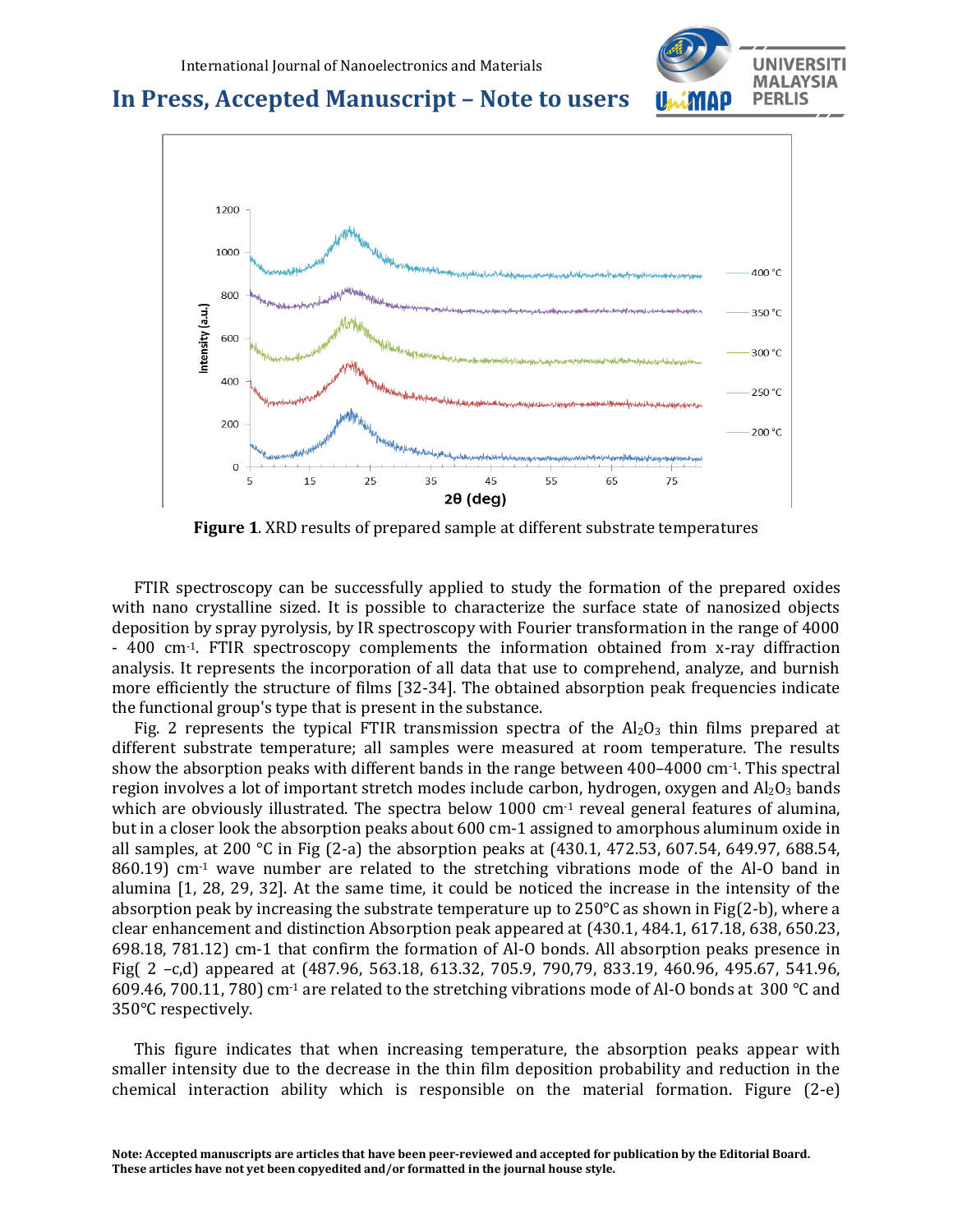

represented the FTIR result of the prepared thin film at 400°C, where absorption peaks appeared at (433.95, 457.1, 551.6, 594.03, 663.47, and 792.69) cm-1 wave number assigned the stretching vibrations mode of Al-O bonds. At this temperature we could recognize the presence of the absorption peaks at (1049.2, 1054.99, 1066.56, 1062.7, 1101.28) cm−1 wave number which are related to the symmetric bending of Al–O–H bond [25,26] which seem to be very weak at lower preparation below 400 $\degree$ C, and found to be very clear at 400 $\degree$ C. Also, the presence of the absorption peak at 1380 cm<sup>-1</sup> in the obtained results may be attributed to the incorporated of the neutral  $0_2$ species that adsorbed at the  $Al_2O_3$  thin films surface while the absorption peak at 1355 cm<sup>-1</sup> ensured the presence of Al=O bond as given else were [27,28]. Beside that the appearance of 1380 cm−1 absorption peak is related to the chemisorbed oxygen atoms at the preparing films surface. All films reveal the presence of different bands such as the O-H extended band centred at the stretching 3420 cm<sup>-1</sup> wavenumbers and the bending mode at 1640 cm<sup>-1</sup> of the H<sub>2</sub>O vibration modes.



**Figure 2**. FTIR results of prepared sample at different substrate temperatures

The large  $Al_2O_3$  surface area causes rapid adsorption of the water molecule from the environment. The O–H vibrational mode in the  $Al_2O_3$  thin films ranging from 3216 to 3644 cm<sup>-1</sup>; this was predicted theoretically according to other work depending on the configuration and number of hydrogen atoms in the complex [29]. The wave number around  $(2750, 2990)$  cm<sup>-1</sup> could be associated with C–H bonds from organic remains observed in samples calcined at all samples. The absorption peaks at (1425.3, 1494.73, 1548.73, 1480, 1525.59, 1529.45, 1421.44) cm-1 wave number are conforming to the stretching mode of the carboxyl group (C=O) bands [30]. There are in all samples bonds about 2300 cm<sup>-1</sup> correlating with  $N_2$  (N—N) bands. Many other peaks appear around 1800 cm-1 when increasing temperature is related to stretching mode of the N-O bands. The result is expedient with other work [31].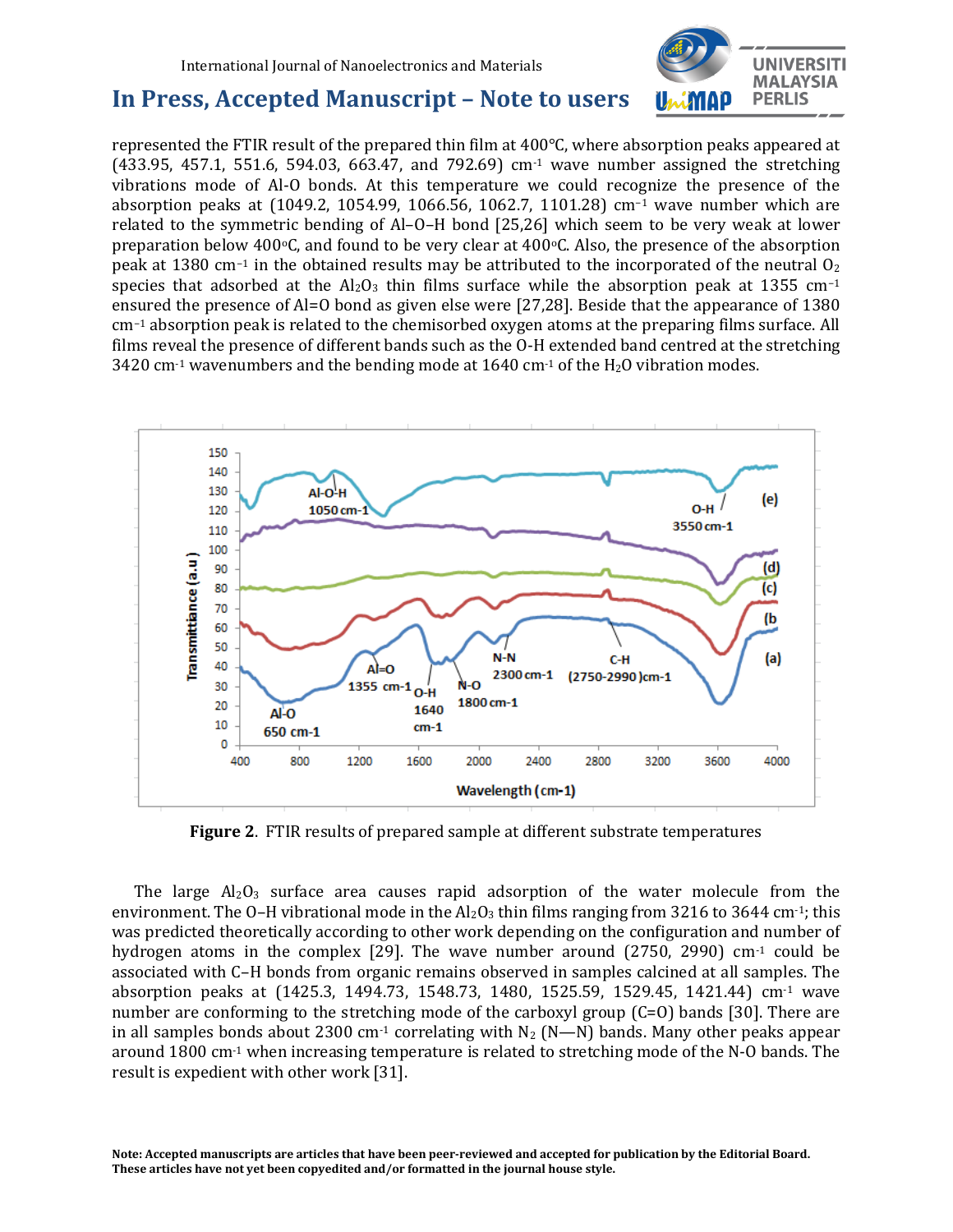

Figure(3) shows the SEM results (a) of the prepared sample at optimum deposited substrate temperature which reveals the formation of Al2O3 nanostructure thin films, a particles- like nano structure could be recognize. From these results the formation of homogenous, uniform and crackfree surface is clear. This was confirming also using AFM results (b), the obtained results show very uniform homogenous nanostructure.



**Figure 3**. SEM image of prepared Al2O3 thin films

### **4. CONCLUSION**

Very simple raw material was used for the successful preparation of  $Al_2O_3$  nanostructured thin films at low substrate temperature; the obtained result reflected the preparation of amorphous thin films. A clear dependence of film structure with substrate temperature recognized through the FTIR result. A substrate temperature of about  $250^{\circ}$ C was found to be optimum substrate temperature. SEM and AFM results ensure the formation of nanostructured thin films.

#### **REFERENCES**

[1] B. P. Dhongea, T. Mathewsa, S. T. Sundaria, C. Thinaharanb, M. Kamruddina, S. Dasha and A.K. Tyagia, 2011. Applied Surface Science. 258, 1091– 1096.

[2] A.Huanosta, J.C.Alonso and A.Ortiz, 2001. Thin Solid Films. 401, 284–290.

[3] S.K. Pradhan, P.J.Reucroft and Y.Ko, 2004. Surf. Coat. Technology. 176, 382-384.

[4] T.Bostrom, G.Westin and E.Wackelgard, 2007. Sol.Energy Mater.Sol.Cells. 91, 38-43.

[5] M. AguilarFrutis, M.Garcia, C.Falcony, G.Plesch and S.Jimenez Sandoval, 2001. Thin Solid Films. 389, 200-206.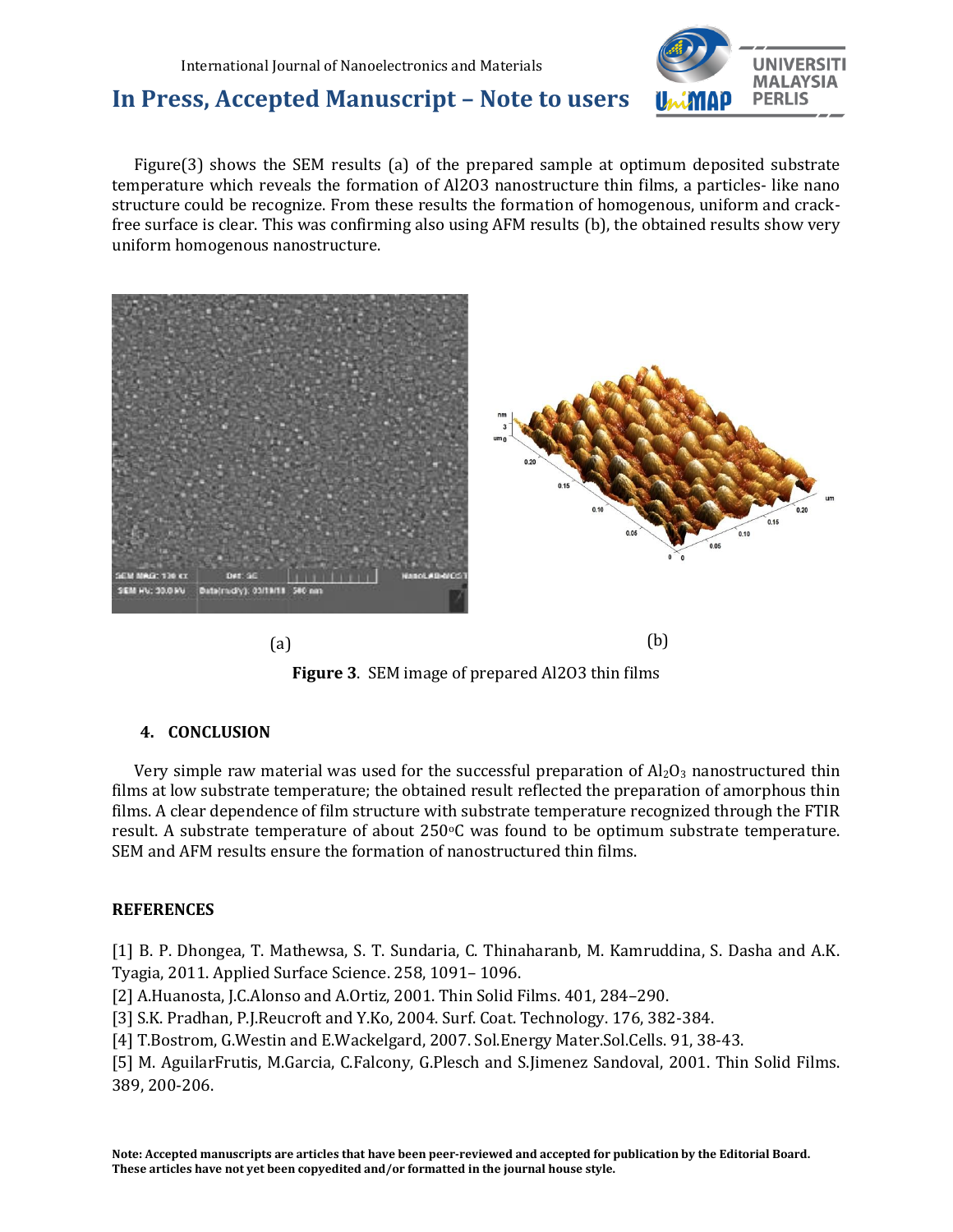

[6] G. Adamopoulos, S.Thomas, D.D.C. Bradley, M.A. McLachlan and T.D. Anthopoulos, 2011. Appl. Phys. Lett. 98, 1-3.

[7] P.Vitanov, A.Harizanova, T.Ivanova and T.Dimitrova, 2009. Thin Solid Films. 517, 6327-6330.

[8] K.S. Shamala, L.C.S. Murthy, M.C. Radhakrishna and K. Narasimha Rao, 2007. Sens. Actuators A. 135, 552- 557.

[9] K.S. Shamala, L.C.S. Murthy and K. Narasimha Rao, 2004. Mater. Sci. Eng. B. 106, 269-274.

[10] L. Isac, A. Duta, E. Purghel, G.C. Chitanu, S. Mitrea and I. Pelin, 2008. Phys. Status Solidi A. 205, 2413-2416.

[11] N. Bahalawane, 2006. Surf. Coat. Technology. 200, 4097-4103.

[12] D.W. Thompson, P.G. Snyder, L. Castro, L. Yan, P. Kaipa and J.A. Woollam, 2005. J. Appl. Phys. 97, 1-9.

[13] C. Cibert, H. Hidalgo, C. Champeaux, P. Tristant, C. Tixier, J. Desmaison and A. Catherinot, 2008. Thin Solid Films. 516, 1290-1296.

[14] Y.Y. Takamura, F.Koch, H. Maier and H. Bolt, 2001. Surf. Coat. Technology. 260, 142–144.

[15] S. Konstantinidis, K.Jiang, A.Roobroek, F.Renaux and J.M. Schneider, 2011. Plasma Processes Polymers. 8, (7) 651-657.

[16] K. Vanbesien, P. DeVisschere, P.F. Smet and D. Poelman, 2006. Thin Solid Films. 514, 323-328.

[17] P. Katiyar, C. Jin and R.J. Narayan, 2005. Acta Materialia. 53, 2617-2622.

[18] M. Lebedev, J. Akedo and T. Ito, J. 2005. Cryst. Growth 275, e1301-e1306.

[19] M.D. Groner, S.M. George, R.S. McLean and P.F. Carcia, 2006. Appl. Phys. Lett. 88, 1-3.

[20] E. Ienei, L. Isac, C. Cazan and A. Duta, 2010. Solid State Sci. 12, 1894-1897.

[21] Aguilar-Frutis, Garcia, and Falcony, 1998. Appl. Phys. Lett. 14, 1700-1702.

[22] J Guzm´an-Mendoza, M Garc´ia-Hip´olito, M Aguilar-Frutis and C Falcony-Guajardo, 2001. J. Phys: Condens. 13, 1700-1702.

[23] Raid A Ismail, Evan T Salim, Walid K Hamoudi, 2013. Materials Science and Engineering: C. 33(1), 47-52..

[24] A. B. Khatibani and S. M. Rozati, Bull., 2015. Mater. Sci. 2, 319–326.

[25] M. A. Fakhri, Y. Al-Douri, U. Hashim, E. T. Salim, 2016. Advanced Materials Research. 1133, 457-461.

[26] M.A. Fakhri, U. Hashim, E.T. Salim, Z.T. Salim, 2016. J. Mater. Sci. Mat. In Elec. 27(12), 13105– 13112.

[27] R. M. John and A. Jonathan P.D., 2005. J. Phys. Chem. 109, 9028–9034.

[28] Evan T. Salim, Raid A. Ismail, Makram A. Fakhry, Y. Yusof, 2016. Int. J. Nanoelectronics and Materials 9, 111-122.

[29] A.R. Choudhari and C.G. Takoudis, 2004. Thin Solid Films. 446, 155–159.

[30] Makram A Fakhri, Evan T Salim, Ahmed W Abdulwahhab, U Hashim, Zaid T Salim, 2018. Optics Laser Technology. 103, 226-232.

[31] V. Zdravkova, N. Drenchev, E. Ivanova, M Mihaylov, and K. Hadjiivanov, 2015. J. Phys. Chem.119, 15292−15302.

[32] N.Avci, P. F. Smet, J. Lauwaert, H. Vrielinck and D. Poelman, J. 2011. Sol-Gel Sci Technol. 59, 327–333.

[33] Makram A. Fakhri, Evan T. Salim, M. H. A. Wahid, U. Hashim, Zaid T. Salim, 2018. Journal of Materials Science: Materials in Electronics 29(11), 9200-9208.